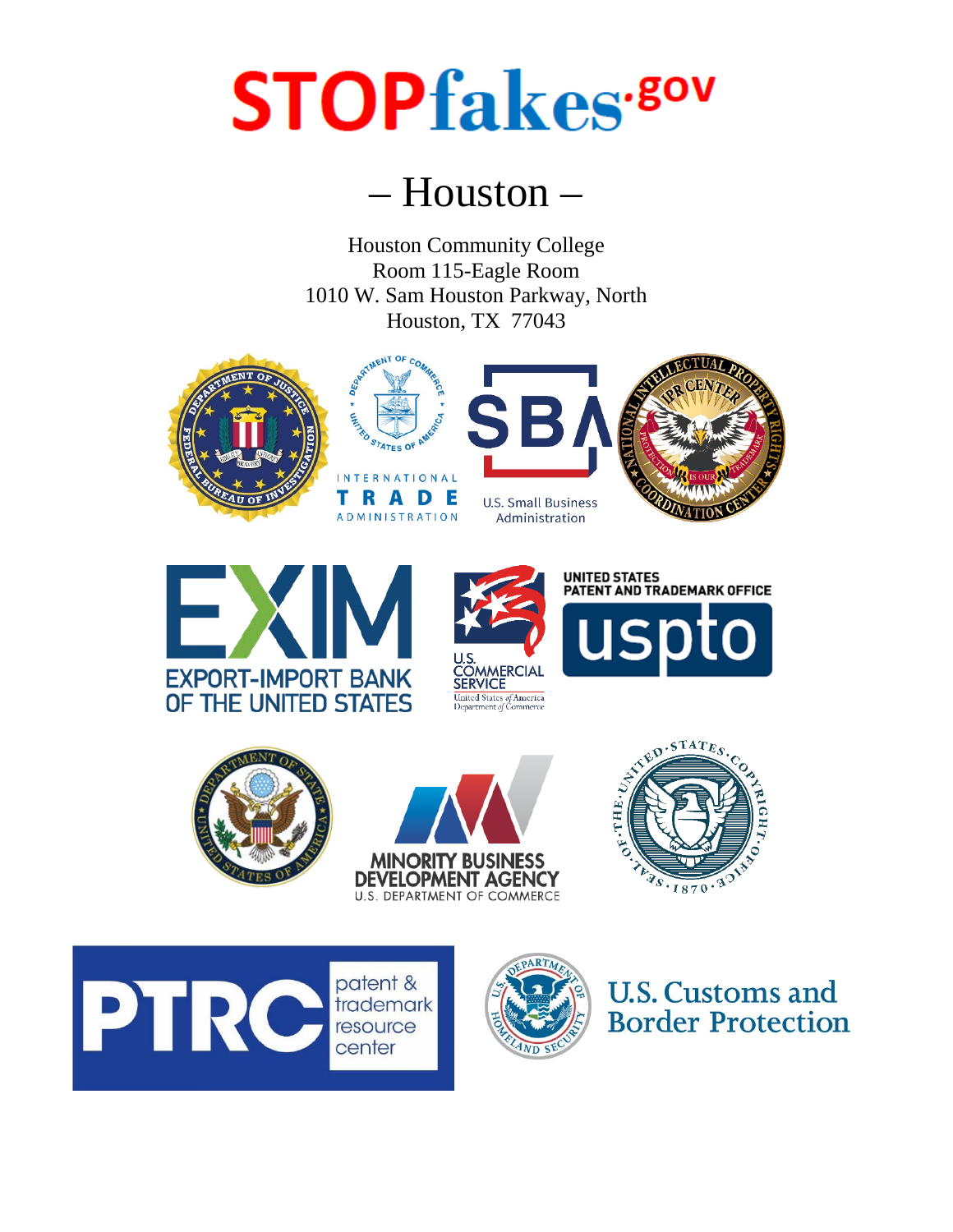## **Tuesday, June 11, 2019**

| 8:30            | <b>Breakfast, Registration, and One-on-One sign-up</b>                                         |
|-----------------|------------------------------------------------------------------------------------------------|
| $9:00 - 9:05$   | <b>Opening Remarks</b><br>Peter Tataris<br>Senior International Trade Specialist               |
|                 | U.S. Commercial Service - Houston                                                              |
|                 | U.S. Department of Commerce   International Trade Administration                               |
|                 | Jason Brummerhop                                                                               |
|                 | Senior Vice President                                                                          |
|                 | Amery Bank                                                                                     |
|                 | Chair, Houston District Export Council                                                         |
| $9:05 - 9:15$   | <b>Welcome / Speaker Identification</b>                                                        |
|                 | Benjamin Hardman                                                                               |
|                 | Office of Intellectual Property Rights<br>Industry & Analysis                                  |
|                 | U.S. Department of Commerce   International Trade Administration                               |
| $9:15 - 9:45$   | <b>Protecting your Patents in the United States</b>                                            |
|                 | Peter Choi                                                                                     |
|                 | <b>Lead Supervisory Patent Examiner</b>                                                        |
|                 | Texas Regional - United States Patent and Trademark Office                                     |
| $9:45 - 10:15$  | <b>Protecting your Trademarks in the United States</b>                                         |
|                 | Megan Hoyt                                                                                     |
|                 | <b>Regional Outreach Officer</b><br>Texas Regional - United States Patent and Trademark Office |
|                 |                                                                                                |
| $10:15 - 10:25$ | <b>Break</b>                                                                                   |
| $10:25 - 10:55$ | <b>Copyright and Your Business's Creative Works: How Copyright Impacts You</b>                 |
|                 | Jaylen S. Johnson                                                                              |
|                 | Attorney-Advisor                                                                               |
|                 | Office of Registration Policy & Practice<br>United States Copyright Office                     |
|                 |                                                                                                |
| $10:55 - 11:25$ | <b>CBP's IPR Border Enforcement Regime</b>                                                     |
|                 | W. Richmond Beevers                                                                            |
|                 | Attorney-Advisor                                                                               |
|                 | <b>Intellectual Property Rights Branch</b>                                                     |
|                 | U.S. Customs and Border Protection, DHS                                                        |
| $11:25 - 11:35$ | <b>Break</b>                                                                                   |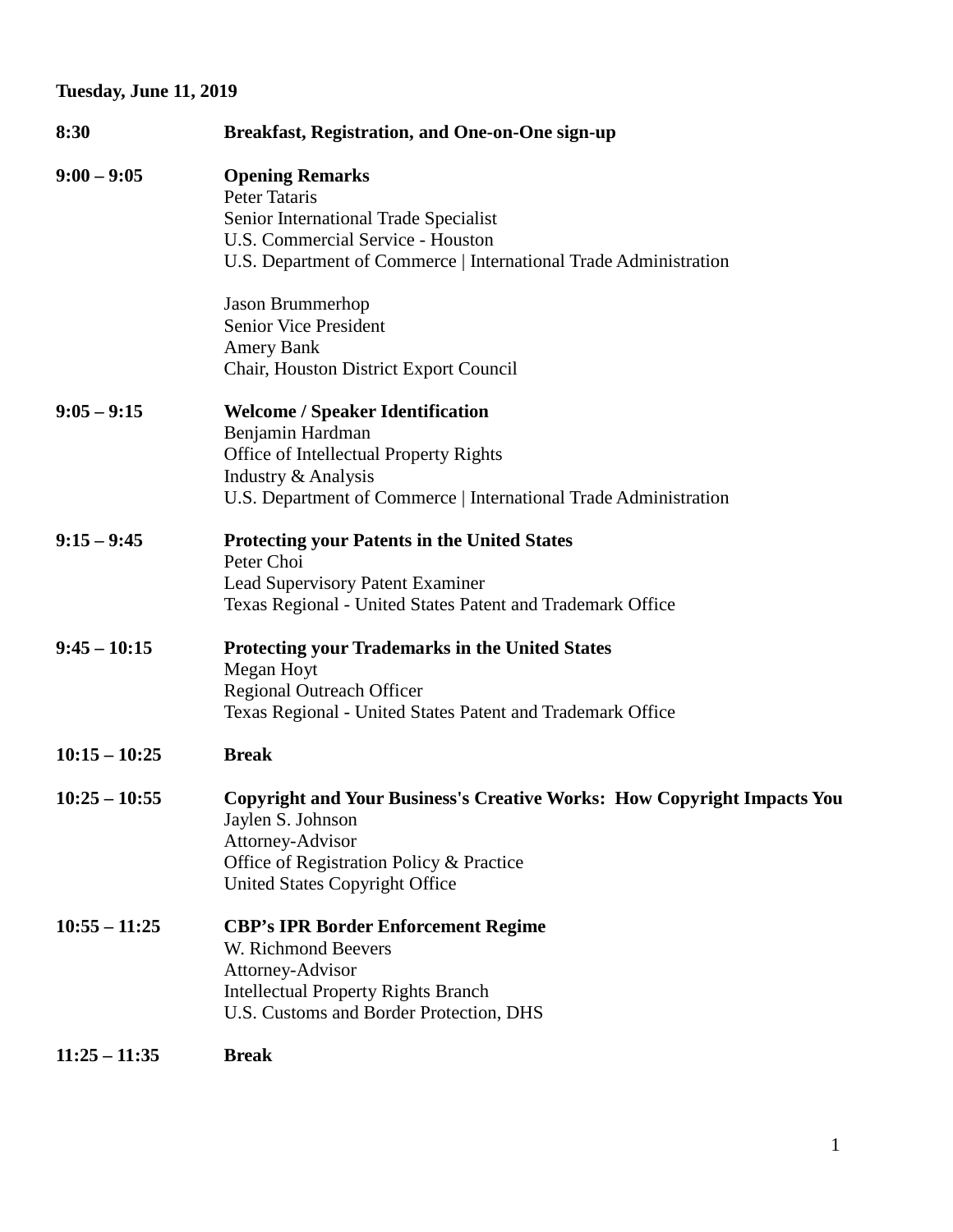| $11:35 - 12:00$ | <b>Reporting IP Violations</b><br><b>Richard Halverson</b><br><b>Assistant Special Agent in Charge</b><br>Homeland Security Investigations - Houston                                                                                                                                           |
|-----------------|------------------------------------------------------------------------------------------------------------------------------------------------------------------------------------------------------------------------------------------------------------------------------------------------|
| $12:00 - 1:00$  | Lunch (provided)                                                                                                                                                                                                                                                                               |
| $12:15 - 12:30$ | Lunchtime Topic: Protecting IP Through a Combination of Patents and Trade<br><b>Secrets – The Strategy for Achieving the Best Results</b><br>Leiza Dolghih<br>Co-Chair of Trade Secrets and Non-Compete Disputes<br>Lewis Brisbois Bisgaard & Smith LLP                                        |
| $12:30 - 1:00$  | <b>Lunchtime One-on-Ones</b> (10 min sessions)<br>Sign-up sheet available during morning registration and through-out the day.                                                                                                                                                                 |
| $1:00 - 1:30$   | Protecting your Business from Trade Secret Theft - The Insider Threat and the<br><b>Current Foreign Threat</b><br>Michael Morgan<br>Special Agent<br>FBI Houston Field Office                                                                                                                  |
| $1:30 - 1:50$   | Representing America's Genius to the World: IP in Diplomacy<br>David Henry<br>Foreign Affairs Officer<br>Office of Intellectual Property Enforcement<br>U.S. Department of State                                                                                                               |
| $1:50 - 2:10$   | The New U.S.-Mexico-Canada Agreement: What Will it Mean for Your IP?<br><b>Christine Vidmar Gomes</b><br><b>International Trade Specialist</b><br>U.S. Department of Commerce   International Trade Administration                                                                             |
| $2:10 - 2:20$   | <b>Break</b>                                                                                                                                                                                                                                                                                   |
| $2:20 - 2:50$   | Interactive Group Exercise: Participants Build a Business, Identify Their IP, and<br><b>Learn How to Protect it in Export Markets</b><br>Benjamin Hardman<br>Office of Intellectual Property Rights<br>Industry & Analysis<br>U.S. Department of Commerce   International Trade Administration |
| $2:50 - 3:10$   | How am I Going to Pay for All This? Financing Solutions for IP<br>Alale Allal<br>Regional Export Finance Manager, Texas & Oklahoma<br>Office of International Trade<br>U.S. Small Business Administration                                                                                      |
| $3:10 - 3:15$   | <b>Closing Remarks</b>                                                                                                                                                                                                                                                                         |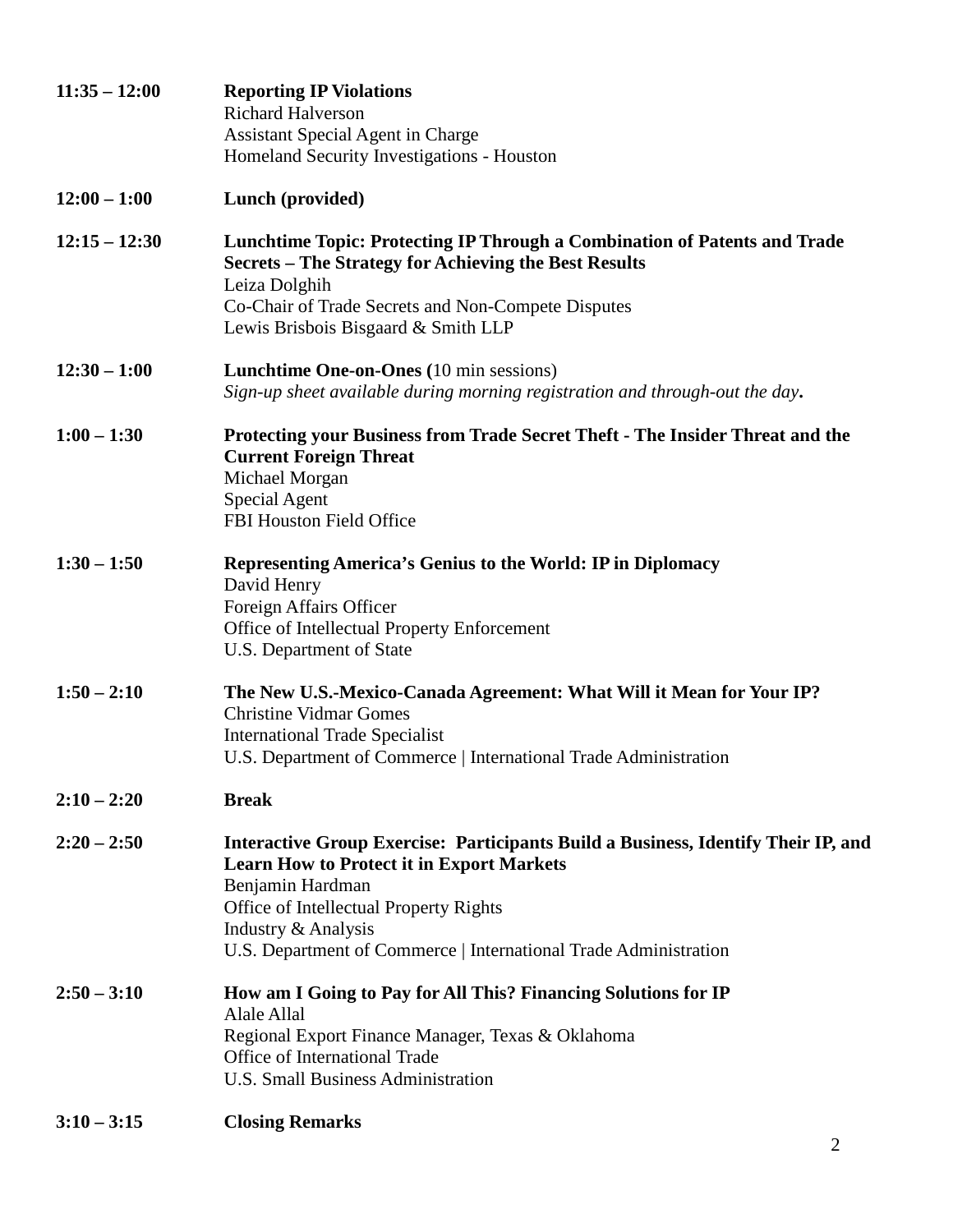Benjamin Hardman Office of Intellectual Property Rights Industry & Analysis U.S. Department of Commerce | International Trade Administration